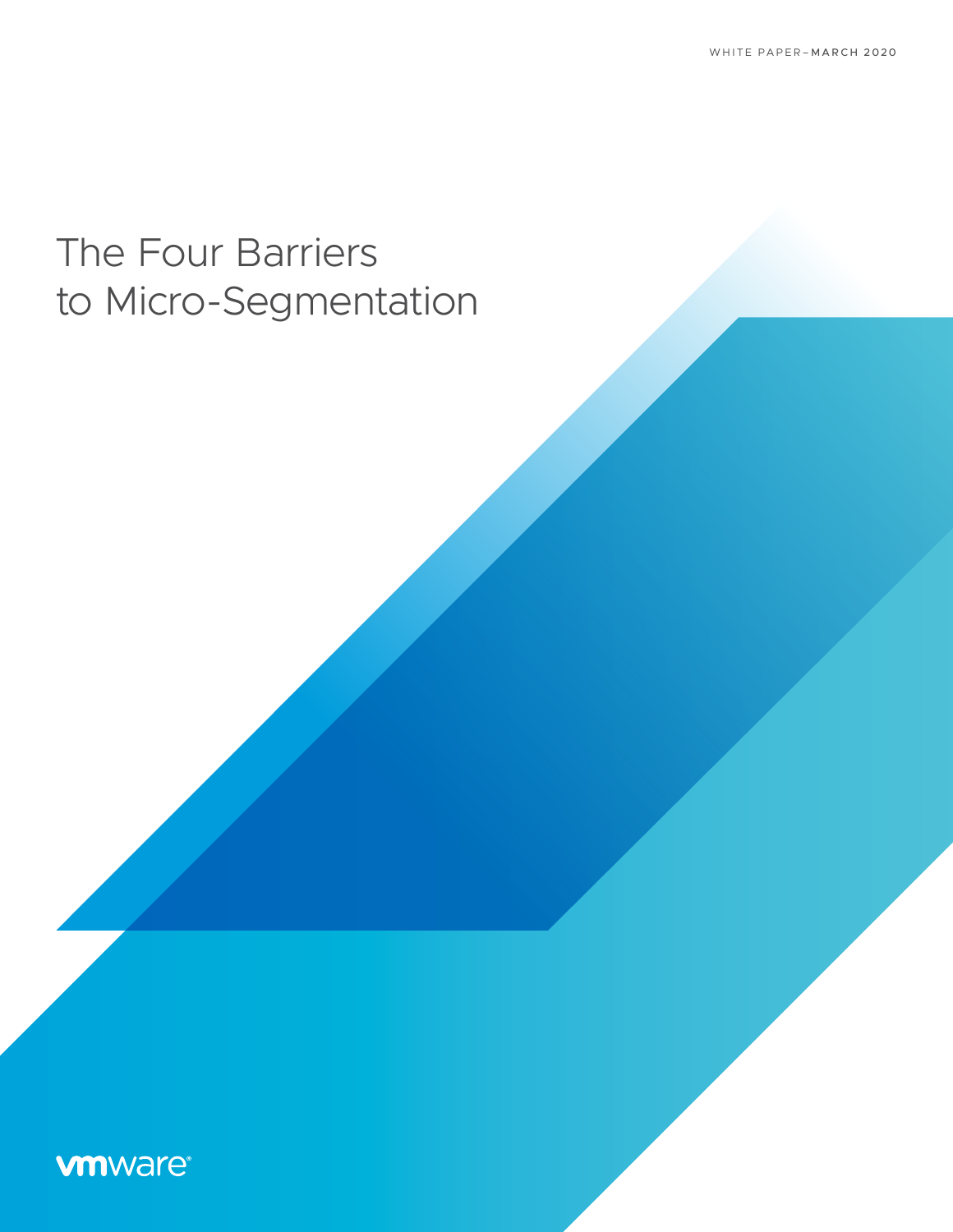### Table of contents

| Introduction                            | 3 |
|-----------------------------------------|---|
| Policy discovery challenges             | 4 |
| Limited-access controls                 | 6 |
| Reliance on agents                      | 7 |
| Lack of threat detection and prevention | 8 |
| Summary                                 | 9 |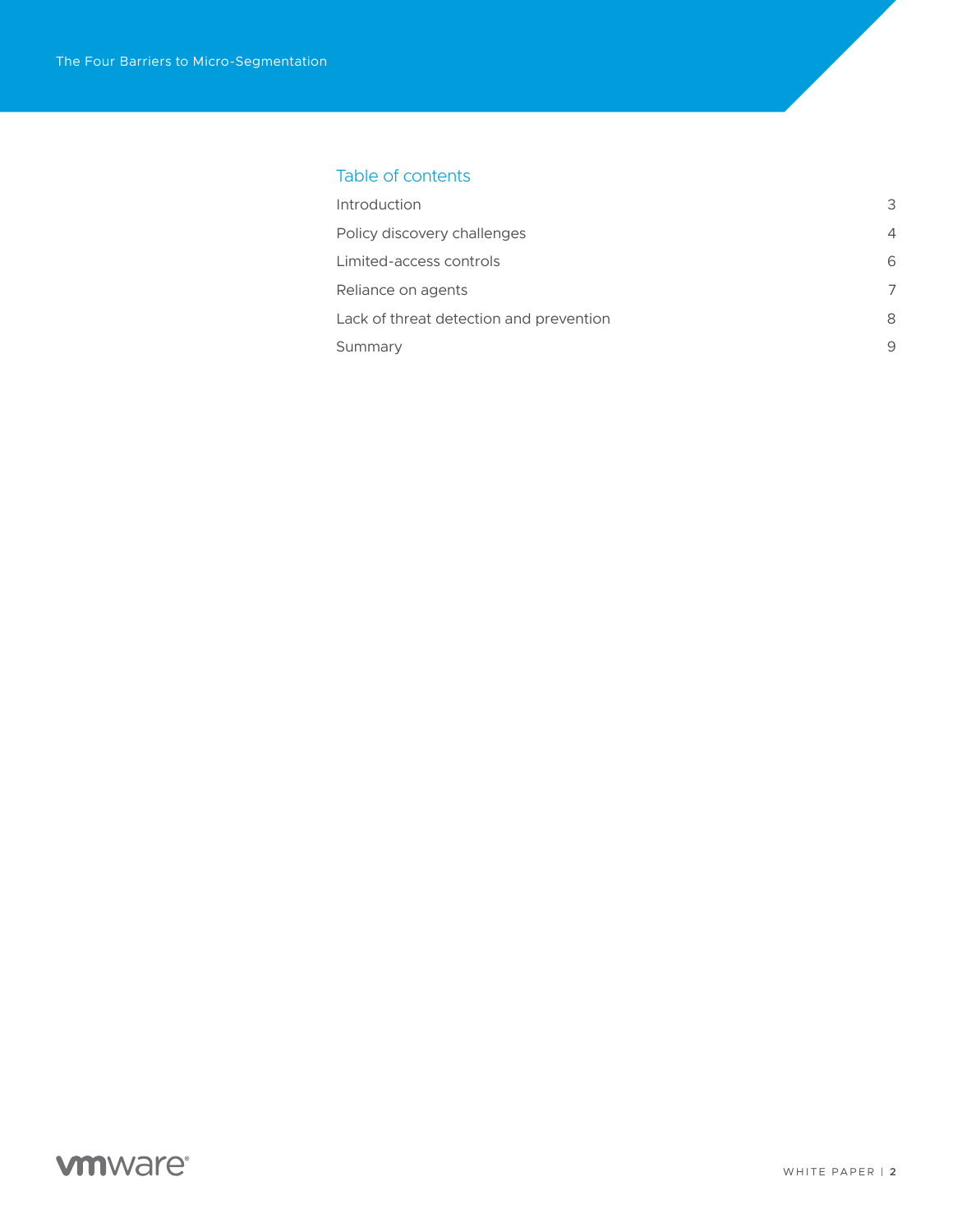#### <span id="page-2-0"></span>**Introduction**

The growing number of sophisticated attacks on corporate information assets is a cause for concern. With the average cost of a data breach approaching \$4 million<sup>1</sup>, chief information security officers (CISOs) must look for ways to enhance their *[enterprise security](https://www.vmware.com/security.html)* posture. An increasing portion of these attacks falls under the category of advanced persistent threats (APTs). Attackers discover creative ways to penetrate the data center, dwell in it for months and use internal communication pathways to reach their desired targets—and compromise them.

The traditional security approach relied primarily on perimeter defense—securing the north-south traffic, but assuming that east-west traffic in the data center was inherently safe<sup>2</sup>. Thus, the traditional approach did little to thwart APTs.

*[Zero trust](https://www.vmware.com/solutions/micro-segmentation.html)* is one approach to improving data center defenses. This approach calls for the inspection of every traffic flow within the data center. Zero trust divides the data center infrastructure into smaller security zones. Traffic between the zones is inspected to ensure it adheres to the security policies defined by the organization.



FIGURE 1: Perimeter defense vs. micro-segmentation.

*[Micro-segmentation](https://www.vmware.com/solutions/micro-segmentation.html)* is an approach to dividing the data center infrastructure into small zones (see Figure 1). Effectively, micro-segmentation allows fine-grain control of traffic flows between every workload, allowing the administrator to protect all east-west communication. In other words, micro-segmentation helps achieve zero trust.

So, deploy micro-segmentation and the problem is solved, right? Not quite. While the concept of micro-segmentation has been around for a while, organizations still face barriers when trying to apply it in practice. Let's examine some of the top barriers to micro-segmentation:

- Policy discovery challenges Identifying the right micro-segments and configuring the proper security policies is an extremely daunting task, especially in a dynamic data center environment.
- Limited-access controls Basing micro-segmentation solely on L4 attributes (e.g., IP addresses and ports) is not enough. The ephemeral nature of applications and flows requires more than that.

<sup>1.</sup> Verizon. "2018 Data Breach Investigations Report." April 2018.

<sup>2.</sup> SANS Institute. "Knock, Knock: Is This Security Thing Working?". March 2020.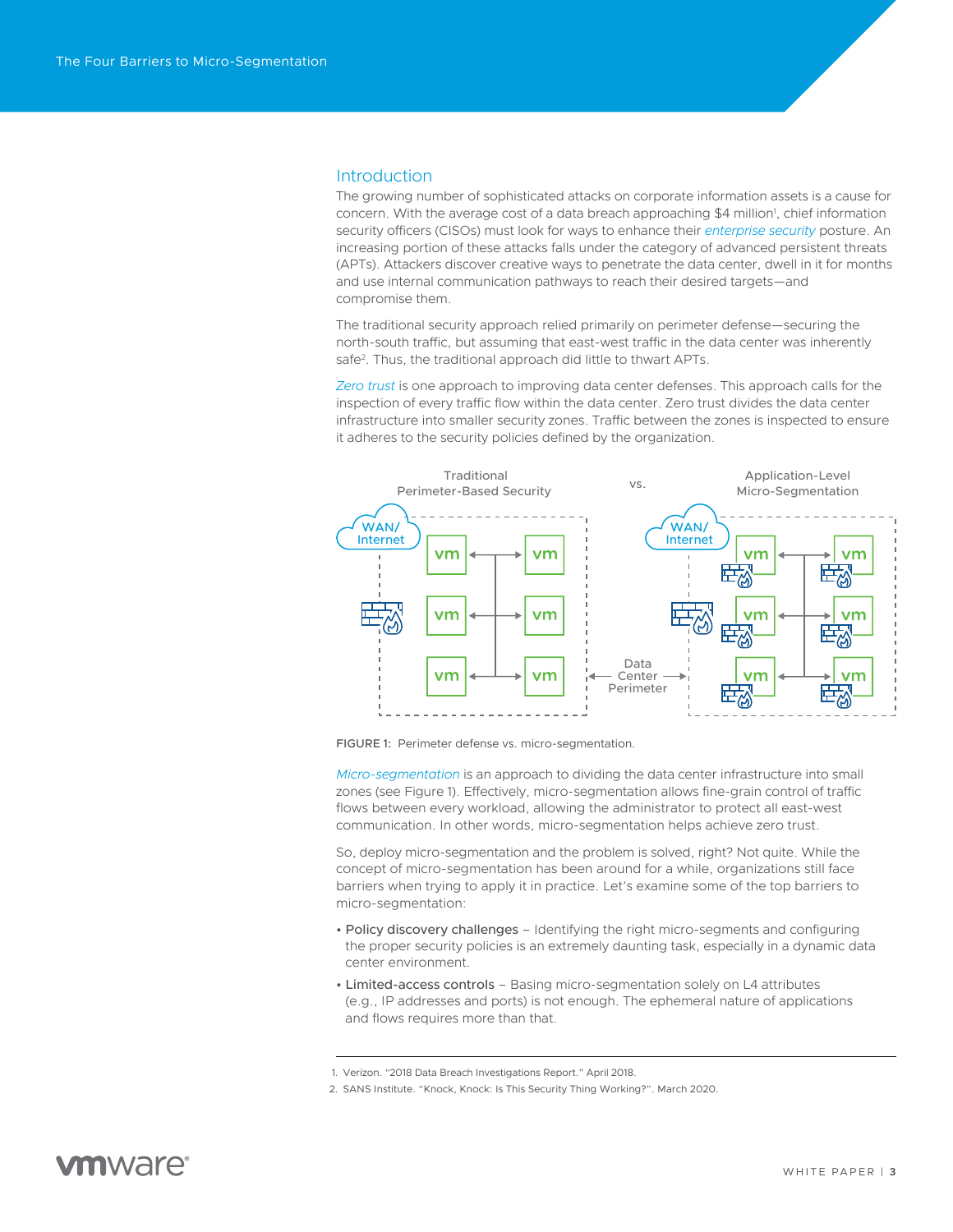- <span id="page-3-0"></span>• Reliance on agents – Some micro-segmentation implementations require the installation of extra software agents on each virtual machine (VM), causing complexity and introducing vulnerability.
- Lack of threat detection and prevention Threats often masquerade as normal-looking traffic. Settling for basic traffic blocking rules isn't enough.

In the next sections, we examine these barriers and suggest ways to overcome them.

### Policy discovery challenges

*[Micro-segmentation](https://www.vmware.com/solutions/micro-segmentation.html)* involves segmenting the data center network into small security zones and controlling the traffic flows between them. The implementation is straightforward if you know where to set the segment boundaries.

In many cases, administrators seek to apply micro-segmentation to existing data center architectures. Such brownfield topologies are challenging to analyze simply because they are the product of piecemeal evolution over the years. Architecture documentation is scarce, outdated or nonexistent. Creating a map of the current data center topology is a slow and error-prone process. Security policies applied based on incomplete information and guesswork are likely to leave gaping holes.



FIGURE 2: Modern apps architecture.

More recent data center architectures have challenges, too. Modern applications running in greenfield data centers are rarely monolithic and do not run on designated servers. Application sub-components span multiple dynamic resources. Some applications divide into tiers, others are built on microservices and some take advantage of cloud services (see Figure 2).

Understanding the current applications' topology and the communication flows between their sub-components is not easy. And because many applications are dynamic in nature, their topology and communication flow change over time.

Administrators need to construct a map of applications and flows that reflects the actual applications' topology and the communication flows between their sub-components to determine the correct micro-segmentation policies.

Building such a map involves the collection and analysis of information from multiple sources, such as configuration management databases (CMDBs), data center management platforms (e.g., VMware vCenter®) and traffic logs. The information collected is often incomplete, sometimes inconsistent, plus it changes over time.

# *mware*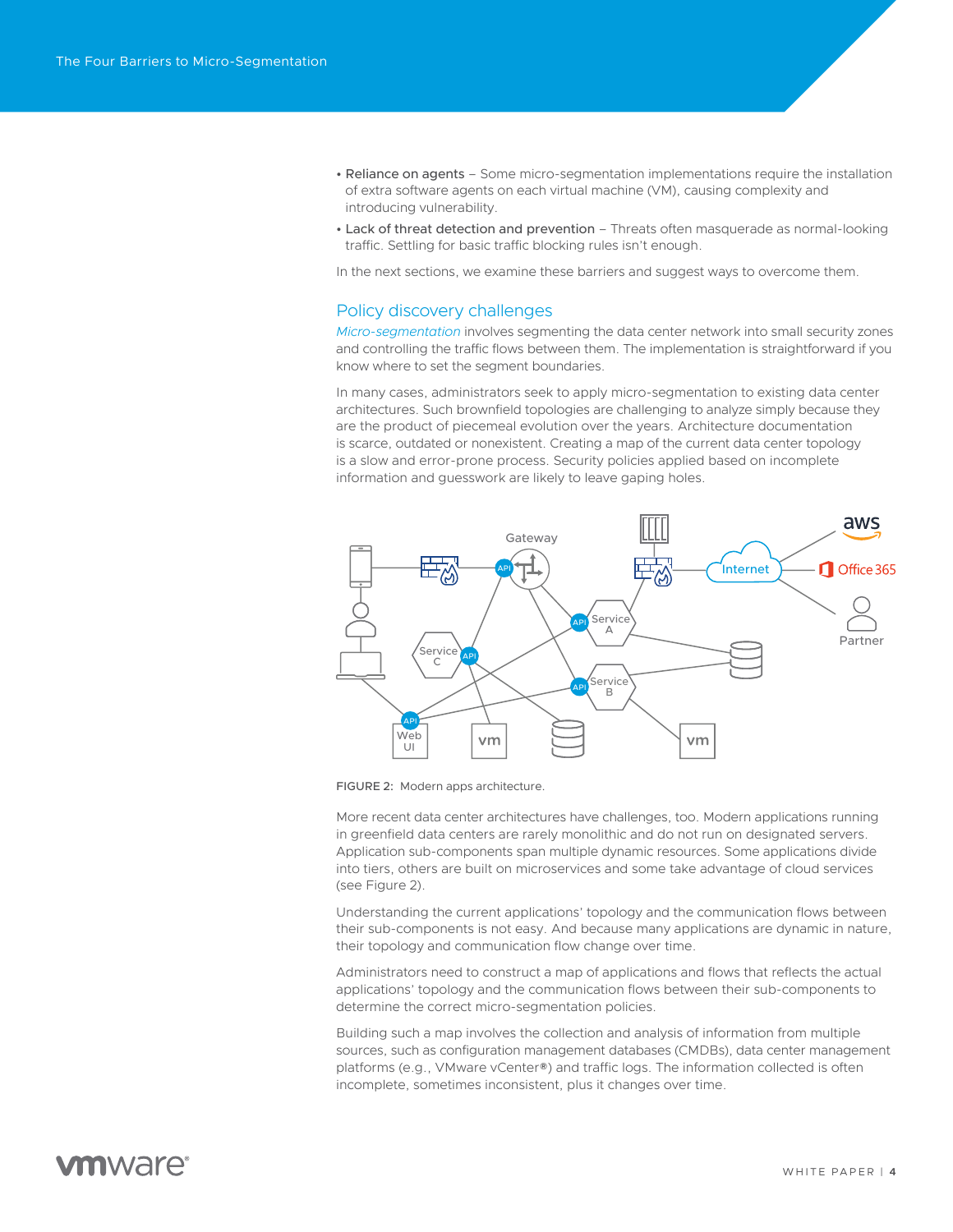Manually constructing accurate maps of applications and flows is time consuming and error prone. So, it's no surprise that administrators resort to a hit-or-miss approach, basing their micro-segmentation security policies on guesswork and stale information. This approach creates security gaps that leave the data center prone to attacks.

VMware recognized the policy discovery challenge and developed *[VMware NSX®](https://www.vmware.com/products/nsx-intelligence-analytics-engine.html) [Intelligence™](https://www.vmware.com/products/nsx-intelligence-analytics-engine.html)* to address it. NSX Intelligence is a *[distributed analytics engine](https://www.vmware.com/products/nsx-intelligence-analytics-engine.html)* that automates the policy discovery process as follows:

- 1. NSX Intelligence, aided by other information feeds (e.g., VMware vRealize® Network Insight™), collects information about the running applications and their communication flows. The collected information is analyzed centrally.
- 2. The result is a comprehensive topology map of applications and flows (see Figure 3). Administrators can easily see the actual application components and the communication flows between them. The map is hierarchical, making it easy to traverse large networks, eliminating the guesswork involved in understanding the topology.
- 3. Based on the map in Figure 3, NSX Intelligence automatically generates recommendations for micro-segmentation security policies. The recommendations are based on the observed flows, deducing which ones should be allowed and blocking the rest—effectively following the zero trust approach.
- 4. The administrator can apply these recommendations with a simple click. The selected policies are propagated to the NSX distributed firewall and applied to every node in the network.
- 5.NSX Intelligence validates the topology against the security policies and presents a color-coded compliance map. Administrators can immediately spot which flows are compliant and which aren't.
- 6.The administrator may add/modify policies and iterate the process.



FIGURE 3: NSX Intelligence apps and flows map.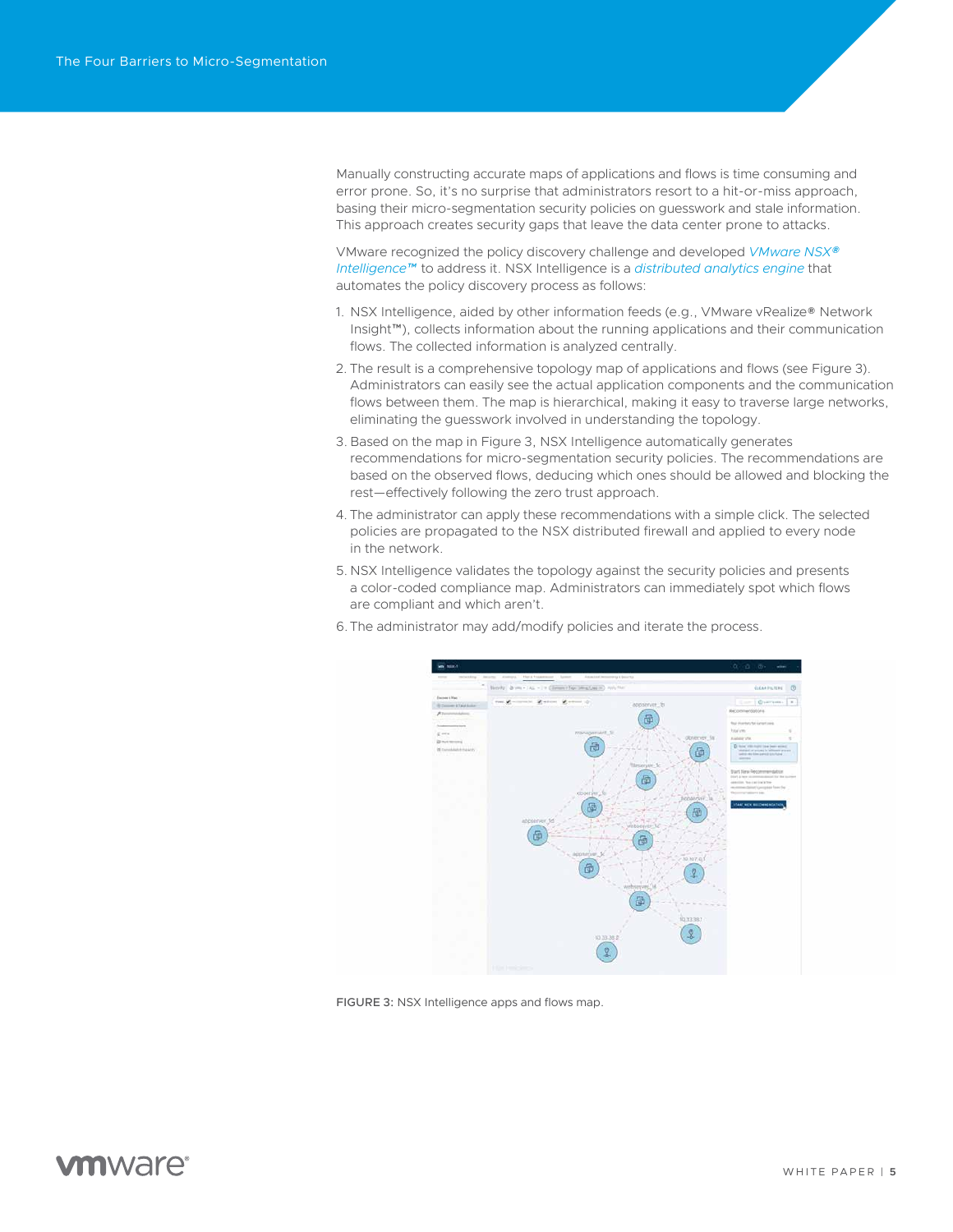### <span id="page-5-0"></span>Limited-access controls

Understanding the actual topology of the data center helps determine where to apply micro-segmentation policies. Yet, the effectiveness of these policies depends on their level of sophistication. Just as with home protection, the ability to keep burglars out depends on the sophistication of the door locks.

Most micro-segmentation security policies rely on L4 network parameters—namely, source and destination IP addresses and port numbers. For example, to block (or allow) HTTP traffic between two nodes, it might be sufficient to block (or allow) TCP traffic between them on port 80.

While L4 parameters identify many standard traffic patterns, the last thing we should expect attackers to do is only to use standard traffic patterns. For example, many attacks have been traced back to innocent-looking port 80 traffic.

Furthermore, because modern applications and flows are dynamic, they often use ephemeral IP addresses and port numbers. Micro-segmentation security policies must be able to recognize such flows based on more than simple L4 parameters. We need better door locks.

But the challenge of recognizing good or bad traffic flows doesn't just stop with port numbers. For example, the convention for HTTPS is to use port 443. Can we assume that any traffic on port 443 is safe? Not quite. HTTPS uses different Transport Layer Security (TLS) protocol versions (e.g., TLS 1.0, 1.2, 1.3). Suppose we determine that we should only allow HTTPS traffic using TLS 1.2 or higher—how do we enforce that? Using port 443 as an indicator wouldn't be enough to distinguish between compliant and noncompliant HTTPS traffic.

If we want to detect HTTPS traffic, we must enhance our traffic analysis capabilities to look deeper into the traffic to detect HTTPS traffic regardless of the port the traffic uses. That is, the traffic analysis must be able to use application level (L7) characteristics.

The *[VMware Service-defined Firewall](https://www.vmware.com/security/internal-firewall.html)* offers a variety of L7 capabilities for microsegmentation (see Figure 4), including the following capabilities:



Network Context 5-tuple, Layer 7, ecosystem

User Context User ID, RDSH user session, ecosystem

Workload Context VM tags, security groups, ecosystem

Network Perimeter

FIGURE 4: L7 micro-segmentation attributes.

• Application identifier – Security policies can make use of an application identifier (AppID) that uses L7 attributes to identify a particular flow. For example, the administrator can define a service named APP\_HTTPS\_TLS\_V12, which designates HTTPS traffic that utilizes TLS 1.2. The Service-defined Firewall uses a built-in, deep packet inspection (DPI) engine to enforce the policy in real time. The AppID capability extends traffic analysis beyond simple port identification and makes the administrator's intention easier to define.

# mware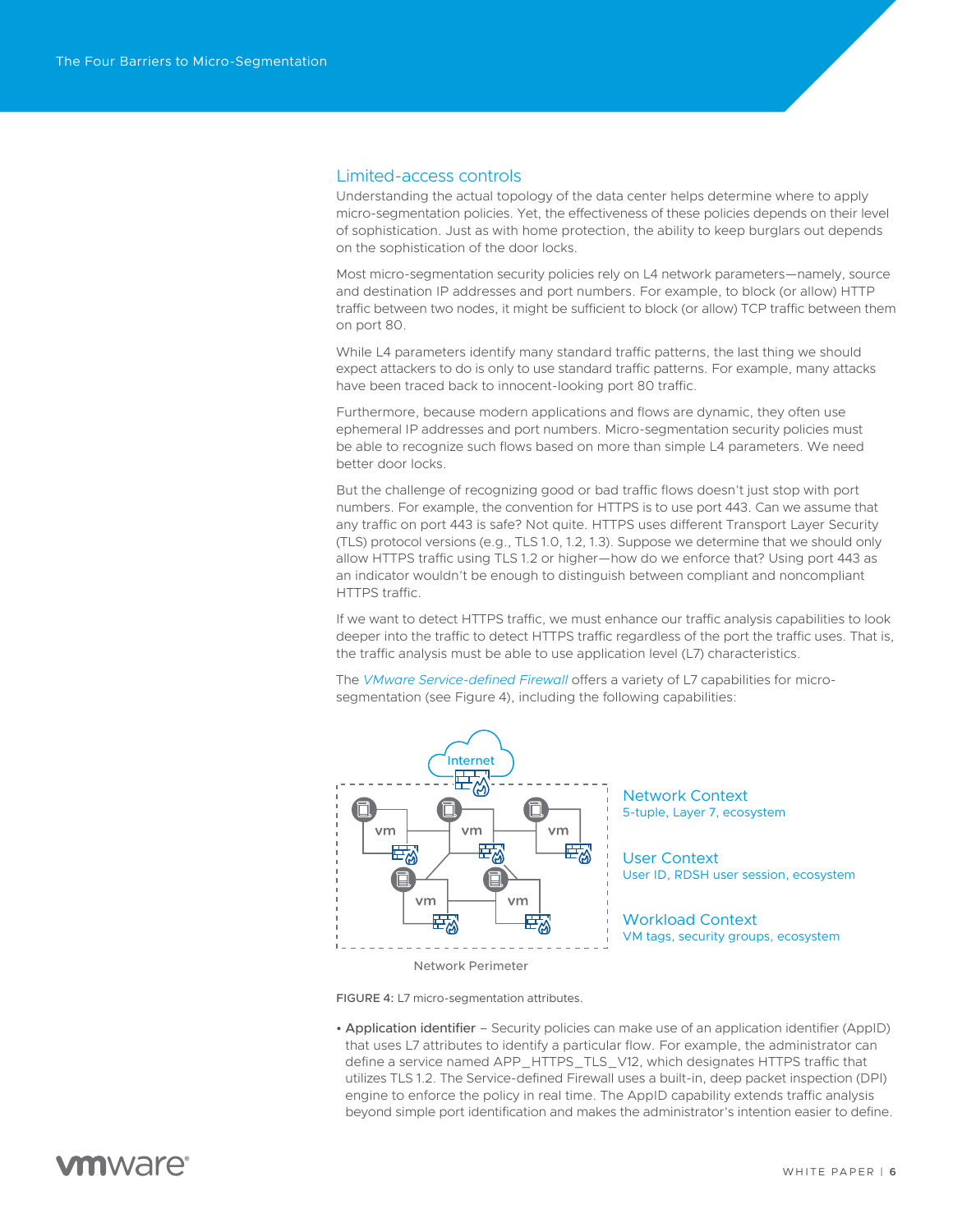- <span id="page-6-0"></span>• User identifier – The growing adoption of virtual desktop infrastructure (VDI) allows multiple users to connect to a single server and initiate requests from it. Because not all users have the same access rights, it is often vital to allow (or block) traffic based on the actual user ID. For example, requests to an HR application should be allowed only for users who have access rights to this sensitive information. The Service-defined Firewall supports user ID attributes for defining micro-segmentation policies. The user ID is synched with information stored within Active Directory, allowing administrators to define security policies that allow/block traffic based on user IDs rather than IP addresses.
- URL filtering The rapid adoption of software as a service (SaaS) and other cloud-based services requires fine-grain filtering of internet destinations. To enable such filtering, the Service-defined Firewall supports policy rules that can specify fully qualified domain names (FQDN), enabling administrators to allow traffic targeted at legitimate destinations (e.g., office365.com) while blocking suspicious targets.

VMware's L7 capabilities go far beyond L4 rules, enabling administrators to deploy more powerful locks throughout their data center network.

#### Reliance on agents

Understanding the topology and building the applications and flows map is important. So is the ability to define L7 policies capable of thwarting sophisticated attacks. But without the ability to do real-time traffic inspection and policy enforcement at every node, micro-segmentation wouldn't work.

Traditionally, firewalls have been tasked with inspecting network traffic and enforcing security policies. However, using traditional firewalls for micro-segmentation is complicated and prohibitively expensive. For a firewall to inspect traffic, the traffic has to pass through it; this can be done by either bringing firewalls closer to the traffic or the traffic closer to the firewall. The first alternative calls for deploying numerous firewall appliances throughout the network—a complex and expensive proposition. The second alternative calls for redirecting each node's traffic to the firewalls and back—a practice called hair-pining—that results in extra traffic and unnecessary latency.

Because traditional firewalls won't do, some *[micro-segmentation](https://www.vmware.com/solutions/micro-segmentation.html)* implementations install a software agent on each server and activate the firewall in the server OS using the agent. Let's examine the limitations of this approach:

- Version complexity Most data centers have a plethora of OS flavors and versions deployed at any given time. A micro-segmentation solution that attempts to utilize the OS firewall would have to deal with the OS variety, changing OS versions and the different firewall capabilities on each OS. Managing different flavors of OS firewalls can quickly become a management nightmare.
- Privileged access For an administrator to install and configure a software agent on an OS, they would need privileged access to the server, something that can be difficult to obtain. Furthermore, granting privileged access creates another security loophole, one that organizations want to avoid.
- Limited capabilities Server OS firewalls come with their own set of limitations, and those vary from one OS to another. Most server OS vendors only provide L4 controls with no advertised roadmap to implement L7 capabilities.
- Agent vulnerability Software agents typically run in user space rather than kernel space. Therefore, an attacker who gets root access to the host server can easily subvert the agent. Subsequently, the attacker can neutralize the agent and nullify security policies.
- Agent fatigue Most security administrators already have tens of agents or more to manage<sup>3</sup>. Typically, they are not enthusiastic about managing yet another agent to achieve micro-segmentation. Micro-segmentation solutions that require agents add to the administrator's burden, taking time away from other security tasks.



<sup>3.</sup> Forrester Consulting. "To Enable Zero Trust, Rethink Your Firewall Strategy." February 2020.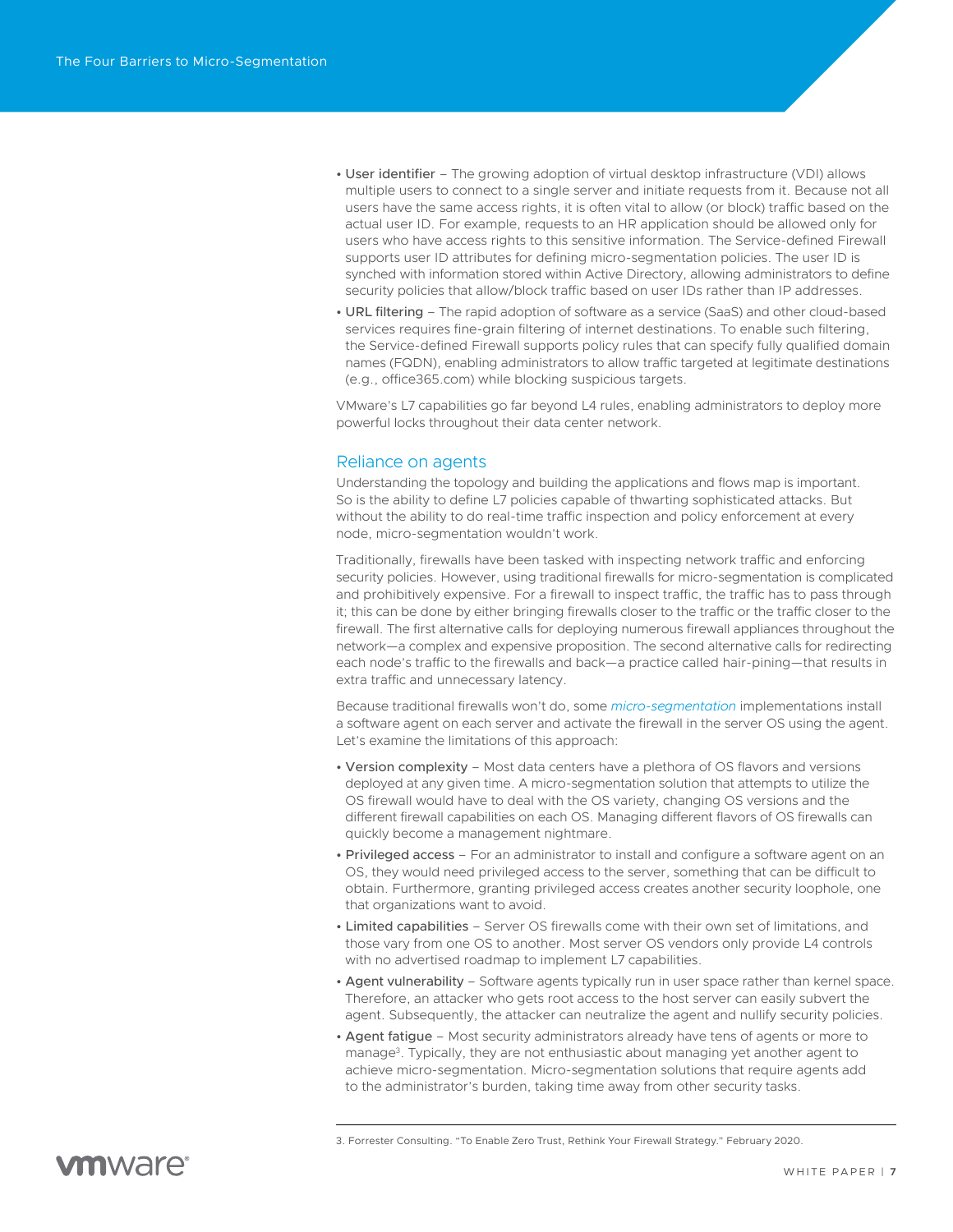<span id="page-7-0"></span>In contrast, the Service-defined Firewall is built into the hypervisor (see Figure 5), eliminating the need to install and configure separate software on every VM. Because the NSX data plane functions are in kernel space, the firewall is immune to attackers who attempt to neutralize it.



FIGURE 5: Built-in firewall functions.

The Service-defined Firewall is integrated into core networking functions of NSX, gaining native access to every packet and every workload—without extra configuration or traffic hair-pinning.

Security policies are defined centrally using the same management console as NSX. Once defined, policies automatically propagate to every node for enforcement.

By eliminating the need to install, configure and manage additional software agents, VMware has removed another significant barrier to micro-segmentation. Admins can focus on defining their micro-segmentation security policies and let the system do the rest—automatically.

### Lack of threat detection and prevention

So far, we've reduced the complexity associated with defining security policies, added much-needed L7 capabilities and made the firewall functions native to the platform. These enhancements made micro-segmentation powerful and put it within easy reach. Yet, there's more to be done.

Hackers use masquerading techniques to embed threats within normal-looking traffic flows. Micro-segmentation identifies the types of traffic flows that should be allowed (or blocked) between segments. But without advanced inspection capabilities, microsegmentation alone won't intercept hidden threats.

There are solutions designed to do just that: *[intrusion detection systems and intrusion](https://www.vmware.com/products/nsx-distributed-ids-ips.html)  [prevention systems \(IDS/IPS\)](https://www.vmware.com/products/nsx-distributed-ids-ips.html)* excel at scanning traffic, using predefined signatures to identify threats. Once detected, the traffic carrying the threat is immediately blocked, preventing a potential attack.

# **vm**ware<sup>®</sup>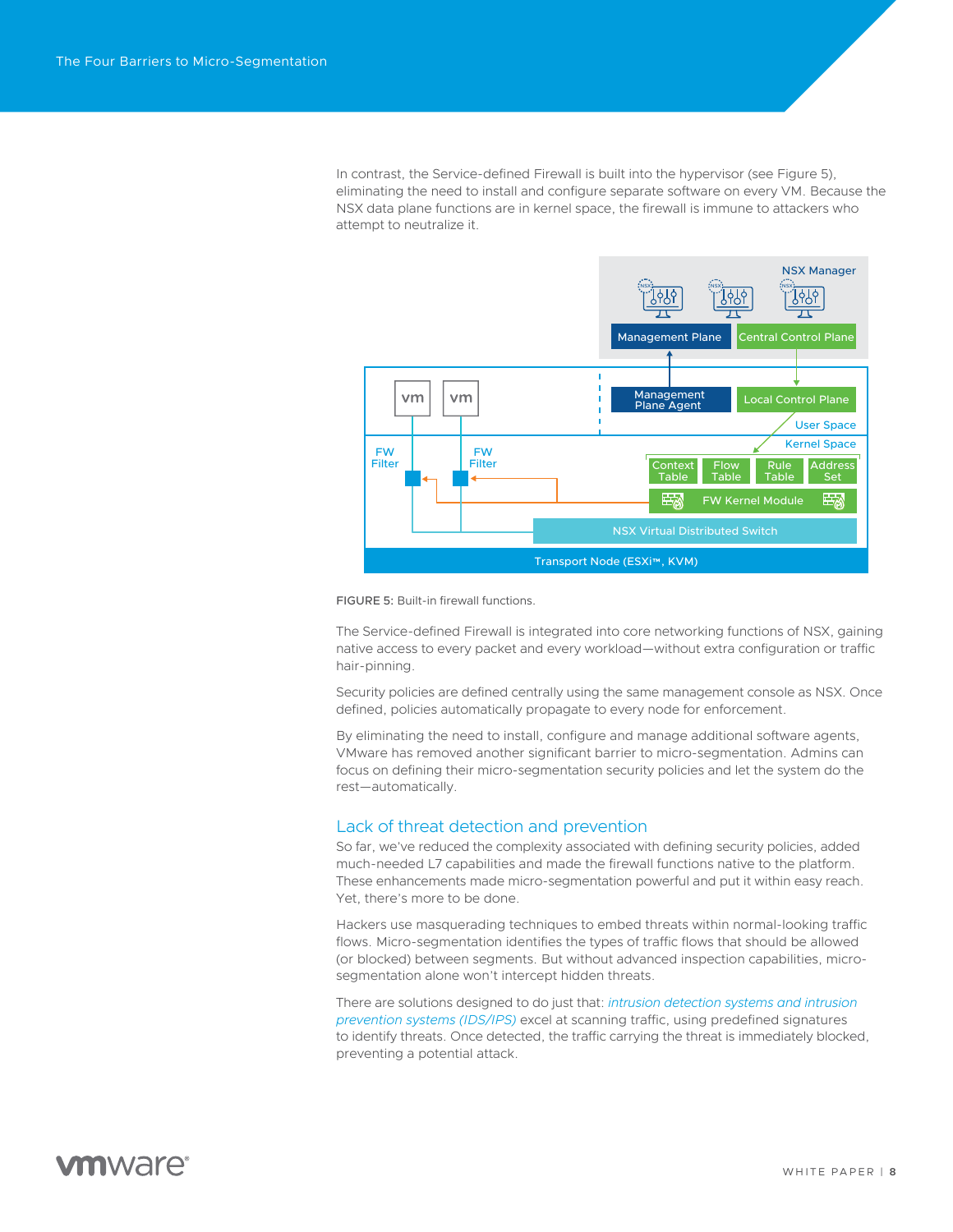<span id="page-8-0"></span>Fortunately, *[the NSX Distributed IDS/IPS™ solution](https://www.vmware.com/products/nsx-distributed-ids-ips.html)* (see Figure 6) enables VMware to augment its micro-segmentation capabilities with threat detection tools.



FIGURE 6: Built-in threat detection and prevention.

The distributed architecture of the VMware IDS/IPS solution offers several key advantages:

- Traffic inspection is done at every node, avoiding the need to deploy additional standalone appliances.
- Signature inspection is done in a distributed manner, offering ample capacity to inspect every flow.
- Because NSX is workload-aware, signature-based inspection is selective, based on the knowledge of running applications.
- IDS/IPS policies are centrally managed together with all other security policies, benefiting from the simplicity and scale of the NSX Manager™.

The addition of built-in IDS/IPS capabilities allows administrators to control traffic flows between segments, as well as to detect and stop hidden attacks.

#### **Summary**

Protecting corporate information assets is crucial, especially given the risks and costs associated with cyberattacks. *[Micro-segmentation](https://www.vmware.com/solutions/micro-segmentation.html)* is a viable strategy for improving data center security. However, traditional approaches to micro-segmentation pose significant limitations that impact its effectiveness and adoption.

With the introduction of *[VMware NSX Intelligence](https://www.vmware.com/products/nsx-intelligence-analytics-engine.html)*, VMware dramatically simplified and streamlined the creation of the required security policies. Additional L7 controls increase the effectiveness and management of security policies. The native (agent-less) firewall capabilities simplify deployment, and eliminate the overhead and risks associated with agent-based solutions. And finally, the built-in IDS/IPS capabilities ensure security policies can also address hidden attacks.

VMware pioneered micro-segmentation by embedding it into its NSX *[virtual networking](https://www.vmware.com/products/nsx.html)  [platform](https://www.vmware.com/products/nsx.html)*. Micro-segmentation is a manifestation of VMware's *[intrinsic security](https://www.vmware.com/security.html)* vision, whereby security is built into the infrastructure rather than bolted on. VMware continues to lead the evolution of micro-segmentation. The capabilities described in this paper not only extend micro-segmentation, they also remove critical barriers to its adoption.

# mware